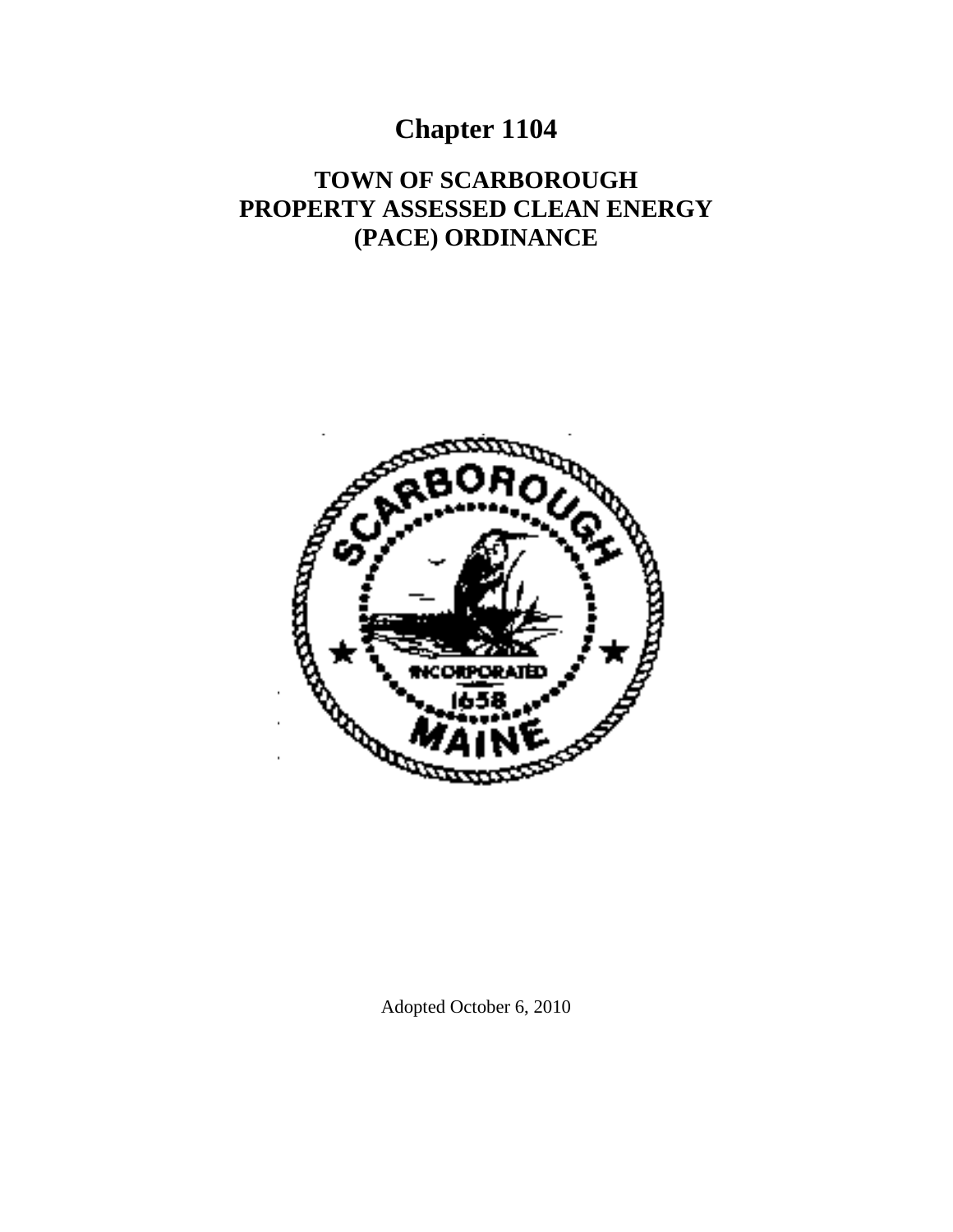# **Table of Contents**

| ARTICLE III - PROGRAM ADMINISTRATION; MUNICIPAL LIABILITY  3 |  |
|--------------------------------------------------------------|--|
|                                                              |  |
|                                                              |  |
|                                                              |  |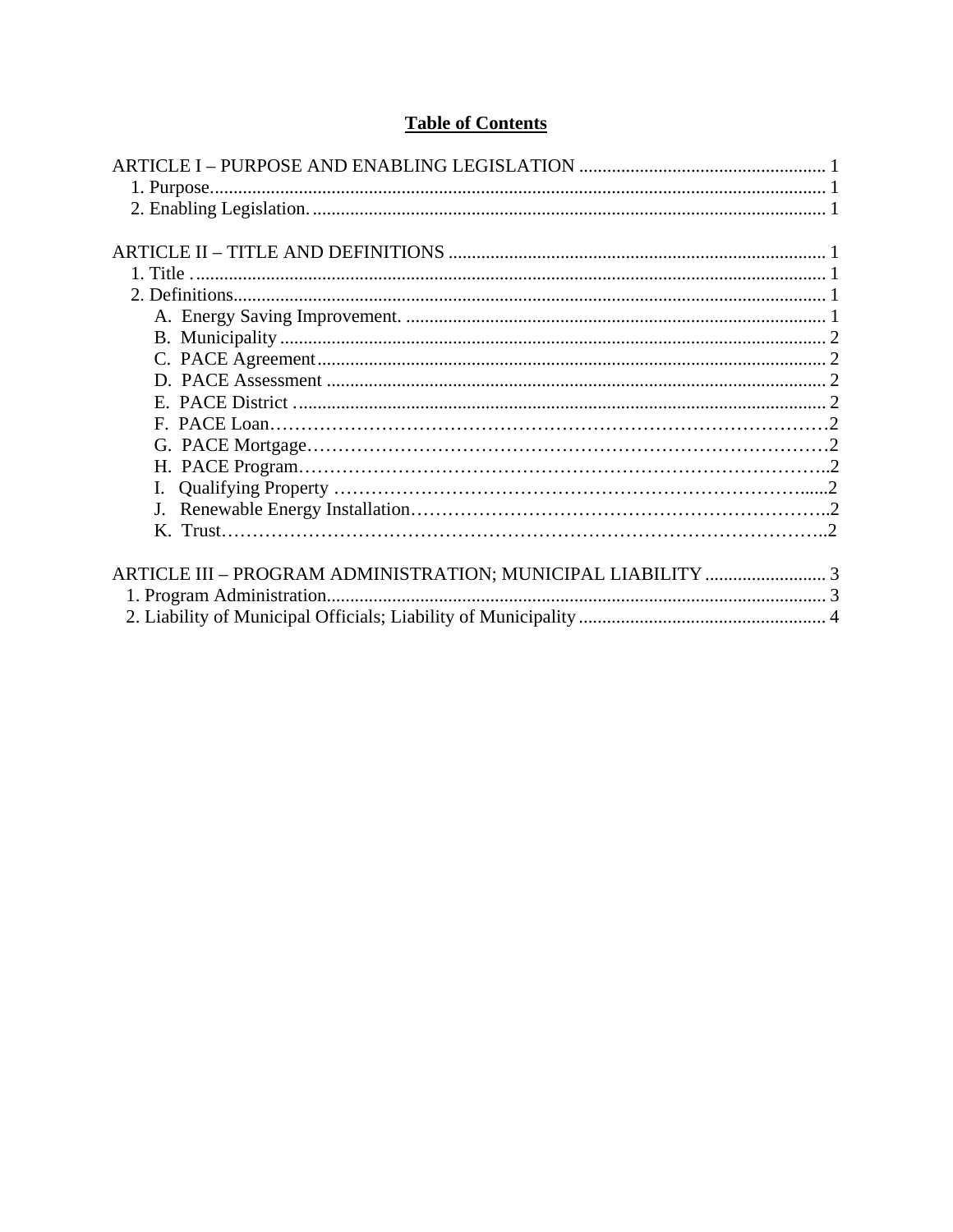# **ARTICLE I - PURPOSE AND ENABLING LEGISLATION**

#### **1. Purpose**

By and through this Ordinance, and in conformity with applicable federal and State laws, the Town of Scarborough establishes a municipal program to enable its citizens to participate in a Property Assessed Clean Energy ("PACE") program so that owners of qualifying property can access financing for energy saving improvements to their properties located in the Town.

## **2. Enabling Legislation**

The Town enacts this Ordinance pursuant to Public Law 2009, Chapter 591 of the 124<sup>th</sup> Maine State Legislature -- "An Act To Increase the Affordability of Clean Energy for Homeowners and Businesses," also known as "the Property Assessed Clean Energy Act" or "the PACE Act" (codified at 35-A M.R.S.A. § 10151, *et seq*.).

# **ARTICLE II - TITLE AND DEFINITIONS**

## **1. Title**

This Ordinance shall be known and may be cited as "the Town of Scarborough Property Assessed Clean Energy (PACE) Ordinance" (the "Ordinance")."

## **2. Definitions**

Except as specifically defined below, words and phrases used in this Ordinance shall have their customary meanings; as used in this Ordinance, the following words and phrases shall have the meanings indicated:

**A. Energy saving improvement.** "Energy saving improvement" means an improvement to qualifying property that is new and permanently affixed to qualifying property and that:

 (1). Will result in increased energy efficiency and substantially reduced energy use and:

 (a) Meets or exceeds applicable United States Environmental Protection Agency and United States Department of Energy Star program or similar energy efficiency standards established or approved by the Trust; or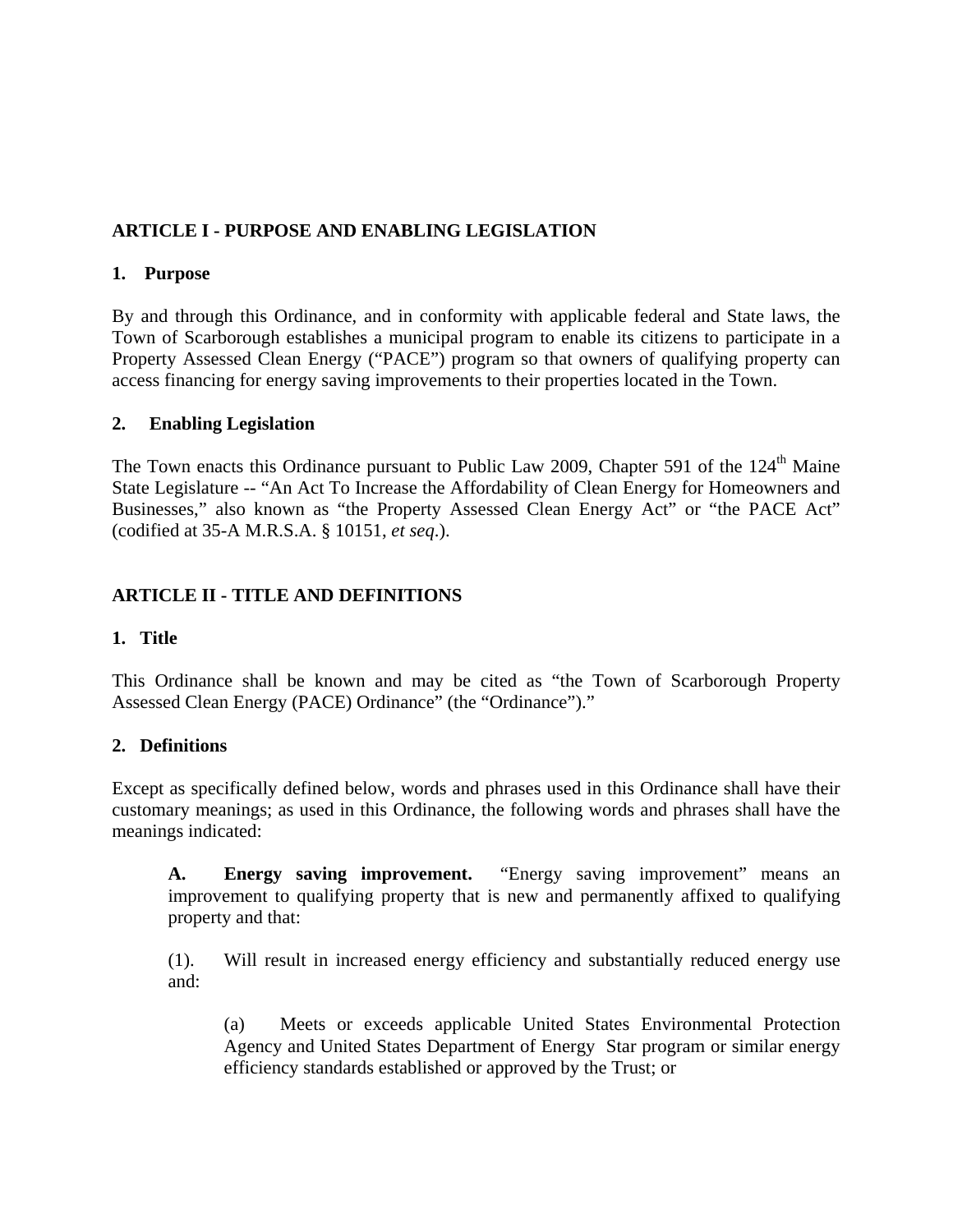(b) Involves air sealing, insulating, and other energy efficiency improvements of residential, commercial or industrial property in a manner approved by the Trust; or

 (2). Involves a renewable energy installation or an electric thermal storage system that meets or exceeds standards established or approved by the trust.

**B.** Municipality. "Municipality" shall mean the Town of <u>Scarborough.</u>

**C. PACE agreement.** "Pace agreement" means an agreement between the owner of qualifying property and the Trust that authorizes the creation of a PACE mortgage on qualifying property and that is approved in writing by all owners of the qualifying property at the time of the agreement, other than mortgage holders.

**D. PACE assessment.** "PACE assessment" means an assessment made against qualifying property to repay a PACE loan.

**E. PACE district.** "PACE district" means the area within which the Municipality establishes a PACE program hereunder, which is all that area within the Municipality's boundaries.

**F. PACE loan.** "PACE loan" means a loan, secured by a PACE mortgage, made to the owner(s) of a qualifying property pursuant to a PACE program to fund energy saving improvements.

**G. PACE mortgage.** "PACE mortgage" means a mortgage securing a loan made pursuant to a PACE program to fund energy saving improvements on qualifying property.

 **H. PACE program.** "PACE program" means a program established under State statute by the Trust or a municipality under which property owners can finance energy savings improvements on qualifying property.

**I. Qualifying property.** "Qualifying property" means real property located in the PACE district of the Municipality.

**J. Renewable energy installation.** "Renewable energy installation" means a fixture, product, system, device or interacting group of devices installed behind the meter at a qualifying property, or on contiguous property under common ownership, that produces energy or heat from renewable sources, including, but not limited to, photovoltaic systems, solar thermal systems, biomass systems, landfill gas to energy systems, geothermal systems, wind systems, wood pellet systems and any other systems eligible for funding under federal Qualified Energy Conservation Bonds or federal Clean Renewable Energy Bonds.

**K. Trust.** "Trust" means the Efficiency Maine Trust established in 35-A M.R.S.A.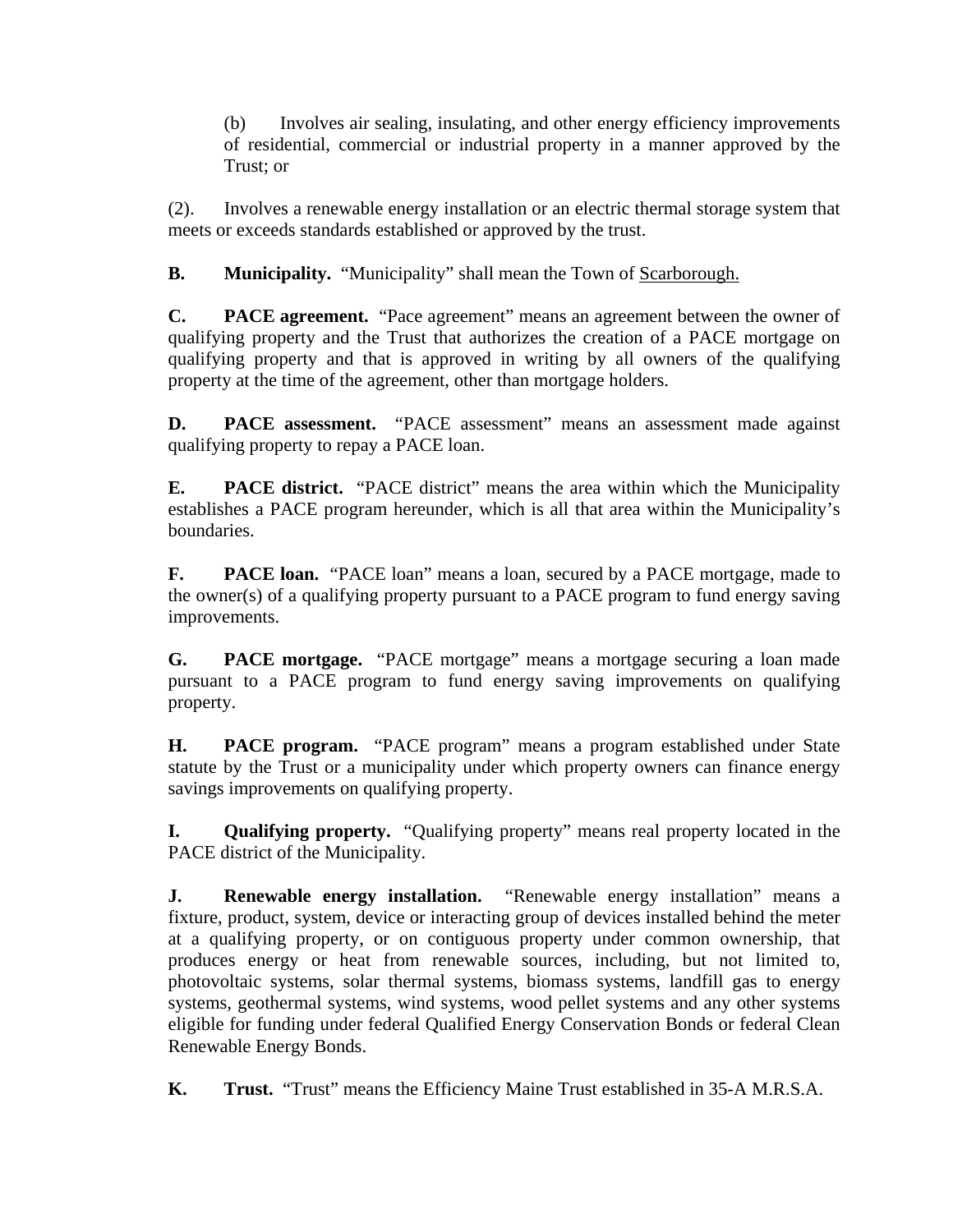§ 10103 and/or its agent(s), if any.

#### **ARTICLE III – PROGRAM ADMINISTRATION; MUNICIPAL LIABILITY**

#### **1. Program Administration**

**A.** PACE Administration Contract. Pursuant to 35-A M.R.S.A. §10154(2)(A)(2) and (B), the Municipality will enter into a PACE administration contract with the Trust to administer the functions of the PACE program for the Municipality. The PACE administration contract with the Trust will establish the administration of the PACE program including, without limitation, that:

 i. the Trust will enter into PACE agreements with owners of qualifying property in the Municipality's PACE district;

 ii. the Trust, or its agent, will create and record a Notice of the PACE agreement in the appropriate County Registry of Deeds to create a PACE mortgage;

 iii. the Trust, or its agent, will disburse the PACE loan to the property owner;

 iv. the Trust, or its agent, will send PACE assessment statements with payment deadlines to the property owner;

 v. the Trust, or its agent, will be responsible for collection of the PACE assessments;

 vi. the Trust, or its agent, will record any lien, if needed, due to nonpayment of the assessment;

 vii. the Trust or its agent on behalf of the Municipality, promptly shall record the discharges of PACE mortgages upon full payment of the PACE loan.

**B. Adoption of Education and Outreach Program.** In conjunction with adopting this Ordinance, the Municipality shall adopt and implement an education and outreach program so that citizens of the Municipality are made aware of home energy saving opportunities, including the opportunity to finance energy saving improvements with a PACE loan.

**C. Assistance and Cooperation.** The Municipality desires to and intends to assist and cooperate with the Trust in its administration of the Municipality's PACE program.